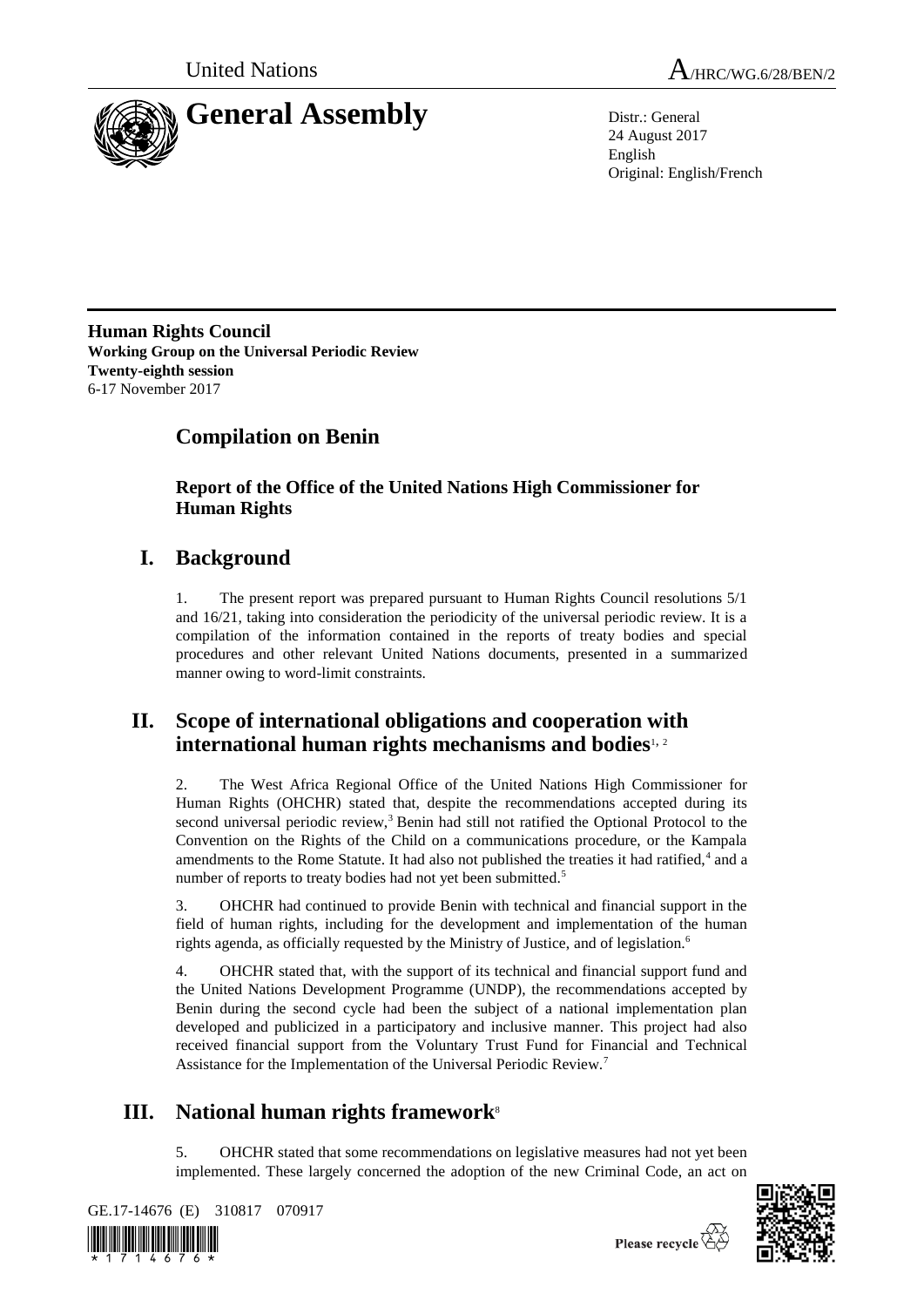gender equality and women's participation in political life, an act on access for all to public information and an act on the enjoyment of freedom of association, freedom of assembly and freedom to demonstrate.<sup>9</sup>

6. Benin had not yet set up the Beninese Human Rights Commission established in 2013; the process of selecting its members, begun in 2015, had not yet been completed.<sup>10</sup> In 2015, the Human Rights Committee recommended appointing the members as soon as possible and guaranteeing the Commission's independence by ensuring its financial autonomy and adequate resources to enable it to fulfil its mandate in accordance with the principles relating to the status of national institutions for the promotion and protection of human rights (the Paris Principles). $<sup>11</sup>$ </sup>

7. OHCHR regretted the lack of a national monitoring mechanism for women's rights and the absence of statistics on violations of women's rights.<sup>12</sup>

8. In 2014, the Special Rapporteur on the sale of children, child prostitution and child pornography regretted the lack of a reliable information and monitoring/evaluation system in Benin, to assess the impact of human rights policies and programmes. <sup>13</sup> She recommended the establishment of a centralized, standardized and reliable informationgathering and processing system to collect data disaggregated by age, sex, background and status. $14$ 

9. The same Special Rapporteur recommended that the United Nations bodies and technical and financial partners put in place a coordination framework in order to ensure synergy, consistency and complementarity between the various actions carried out.<sup>15</sup>

# **IV. Implementation of international human rights obligations, taking into account applicable international humanitarian law**

## **A. Cross-cutting issues**

### Equality and non-discrimination<sup>16</sup>

10. The Human Rights Committee welcomed the Plan of Action against Racism, Racial Discrimination, Xenophobia and Related Intolerance, adopted in 2014.<sup>17</sup>

In 2013, the Committee on the Elimination of Discrimination against Women commended Benin for its progressive Persons and Family Code. <sup>18</sup> However, it recommended that Benin withdraw the discriminatory provisions against women and amend Act No. 65-17 (1965) on nationality, with a view to granting women equal rights with men regarding the retention or loss of their nationality, and the transmission of Beninese nationality to their foreign spouses.<sup>19</sup> The Committee on the Rights of the Child made similar recommendations.<sup>20</sup>

12. In 2014, UNHCR noted that the Benin Constitutional Court had struck down elements of the country's national code that restricted women's ability to confer nationality to their children and spouses, paving the way for the adoption of a gender-equal law.<sup>21</sup>

## **B. Civil and political rights**

### **1. Right to life, liberty and security of person**<sup>22</sup>

13. The Human Rights Committee was concerned at the situation of 13 death row inmates whose sentences had not been commuted, despite the accession of Benin to the 2nd OP-ICCPR. The Committee recommended adopting the new Criminal Code so as to expressly abolish the death penalty, and commuting death sentences to prison sentences.<sup>23</sup> OHCHR indicated that the Ministry of Justice and Legislation had spent several months looking at how the accepted recommendation was being implemented.<sup>24</sup> It also noted a slight improvement in the detention conditions of persons sentenced to death, particularly as regards the length of time they could spend outside their cells.<sup>25</sup>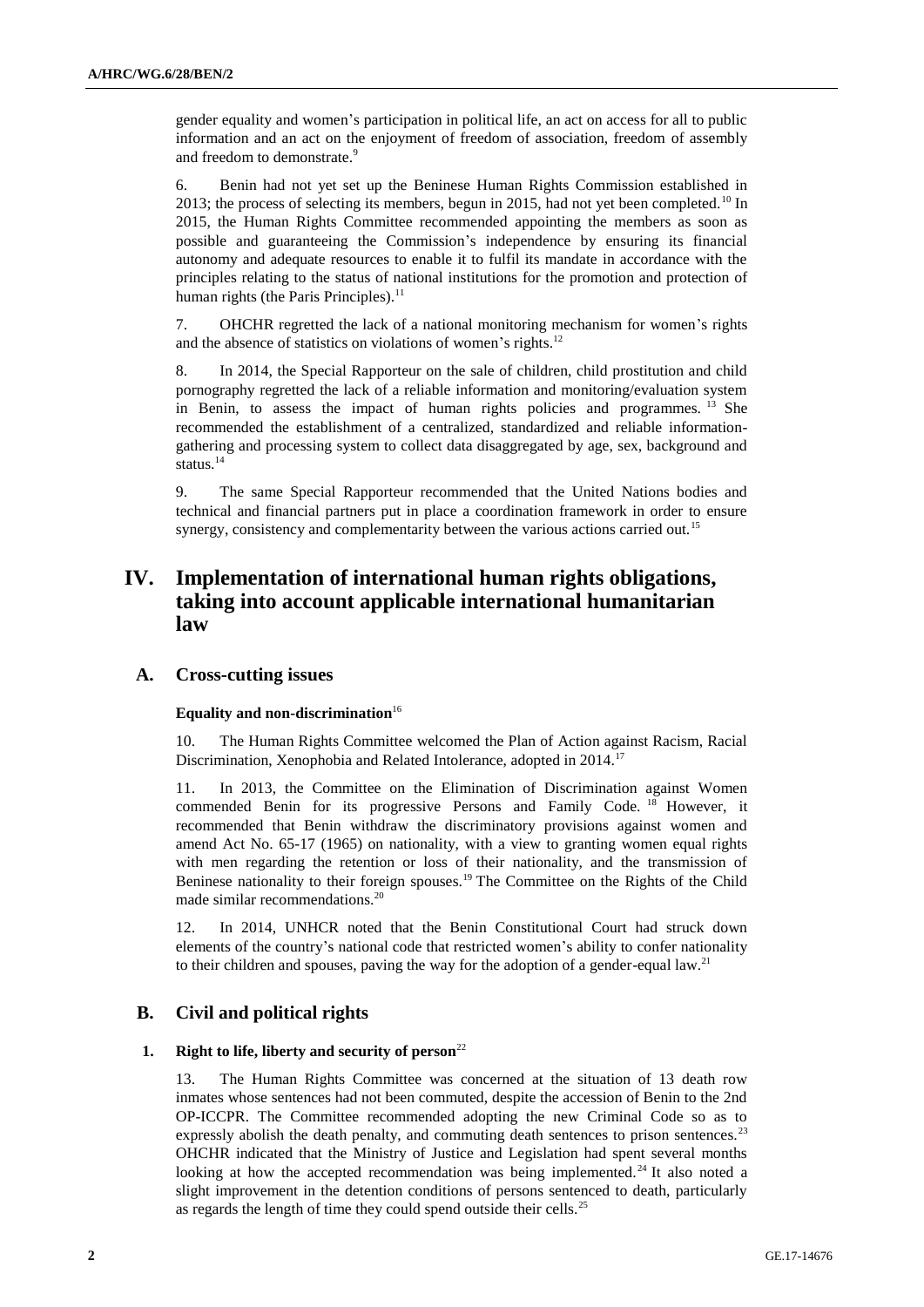14. The Human Rights Committee was concerned at cases of mob justice and extrajudicial killings of persons suspected of offences, and at the excessive use of force by the law enforcement officials.<sup>26</sup> OHCHR noted the statement made by the Council of Ministers in 2016 condemning acts of vigilante justice, but also the lack of progress towards effective measures to bring about changes in behaviour and towards prosecution of the perpetrators.<sup>27</sup> The Human Rights Committee recommended that Benin conduct investigations in order to identify and prosecute the perpetrators of extrajudicial killings, impose appropriate penalties and provide reparation to the victims or to their families. It also recommended that Benin ensure that law enforcement officials comply with the Basic Principles on the Use of Force and Firearms by Law Enforcement Officials, of 1990.<sup>28</sup>

15. While noting that Benin had made considerable progress in strengthening its legal framework for the protection of children, the Committee on the Rights of the Child remained concerned that children born with disabilities and so-called "sorcerer's" children were likely to be killed or abandoned by their parents.<sup>29</sup> OHCHR noted the absence of available statistics on cases of violations of children's right to life and violence against children.<sup>30</sup>

16. The Special Rapporteur on sale of children was informed about the growing phenomenon of missing children. In the first half of 2013, 233 children had been reported missing, and in 2012, 521 children. The Special Rapporteur had not received any information on action taken by Benin on those cases. $31$ 

17. The Human Rights Committee was concerned at information relating to cases of torture and ill-treatment, in particular during the first hours of deprivation of liberty.<sup>32</sup>

18. OHCHR noted that the criminalization of torture in the new Criminal Code had not yet come into effect;<sup>33</sup> the same applied to the establishment of a legal framework for the national mechanism for the prevention of torture.<sup>34</sup>

19. The Human Rights Committee recommended that Benin expressly define and criminalize torture as soon as possible, establish a national observatory for the prevention of torture in addition to an independent mechanism for the systematic consideration of related complaints, and conduct investigations into all related allegations.<sup>35</sup>

20. The same Committee was concerned at poor detention conditions in Benin. <sup>36</sup> OHCHR noted the construction of new prisons in Abomey-Calavi and Abomey, the ongoing construction of prisons in Parakou and Savalou, and the restoration of the prisons in Cotonou, Porto-Novo, Akpro-Missérété, Lokossa and Kandi.<sup>37</sup> However, detention conditions remained extremely poor. Reforms were under way with a view to ensuring the effective enjoyment of rights in prison facilities, and a new prison policy was being developed to more speedily reduce prison overcrowding. The social reintegration of released prisoners presented a challenge.<sup>38</sup>

21. The Human Rights Committee recommended that Benin reduce prison overcrowding by continuing implementing its prison construction projects and applying alternatives to pretrial detention,  $39$  improve hygiene conditions and access to food and health care, regularly monitor conditions of detention and ensure that prisoners were separated according to their category, age and sex.<sup>40</sup> The Committee on the Elimination of Discrimination against Women recommended providing adequate health facilities and services, in particular for pregnant women, and educational programmes.<sup>41</sup>

#### **2. Administration of justice, including impunity, and the rule of law**<sup>42</sup>

22. OHCHR indicated that progress had been made in improving access to justice.<sup>43</sup> Measures had included the submission, in 2016, of the declaration recognizing the competence of the African Court on Human and Peoples' Rights to receive cases from NGOs and individuals; the adoption of Act No. 2016-16 amending and supplementing the Code of Civil Procedure; the approval of the new Code of Criminal Procedure; the expected promulgation of the Act on community service; and the ongoing construction of new courts and police units and stations.<sup>44</sup> However, OHCHR noted deficiencies in terms of infrastructure and of judicial staffing and training, as well as the slow pace of investigations — all of which resulted in excessively long periods of detention — courts' distance away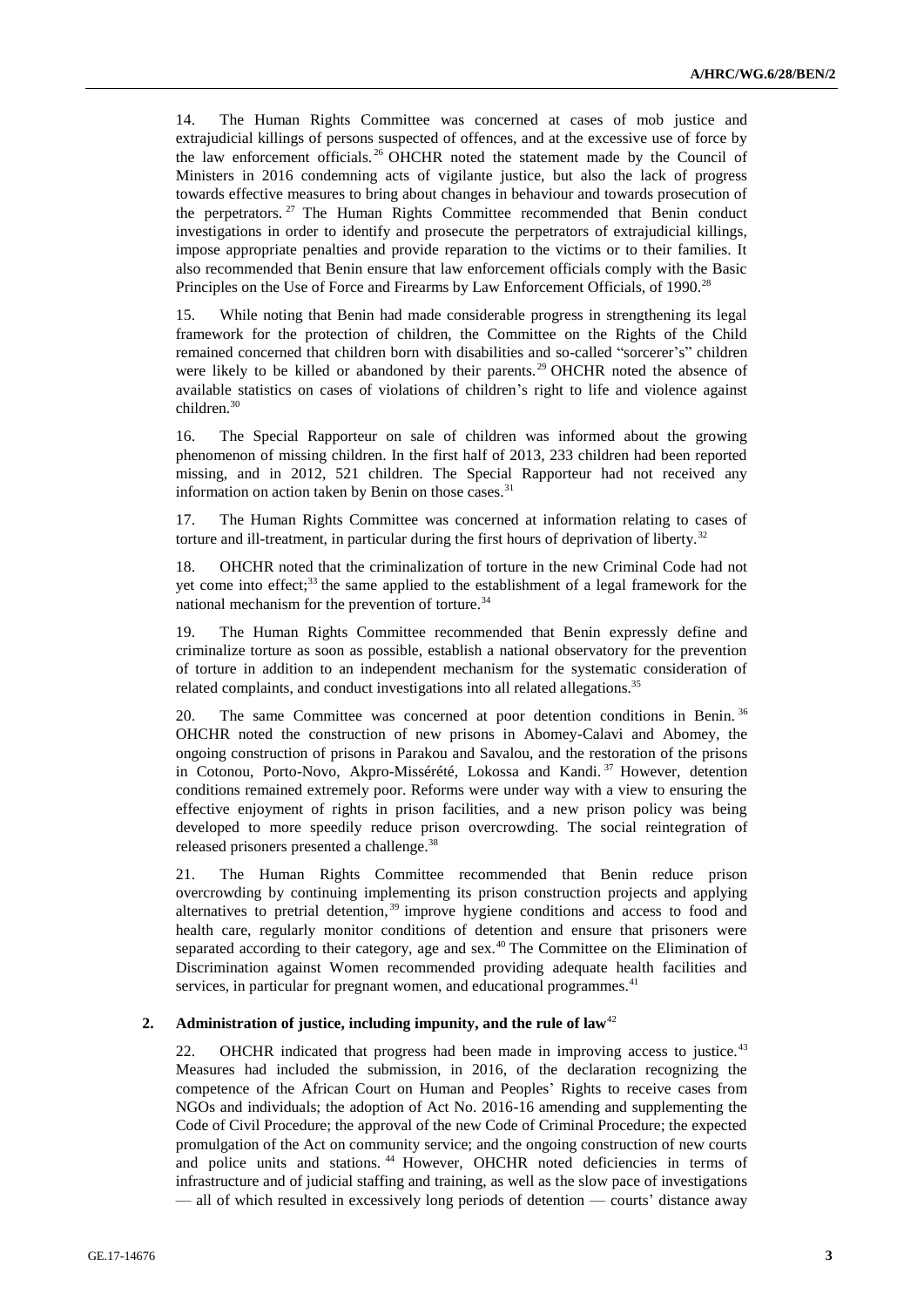from populations living in remote areas, and a poor understanding of human rights and the operation of the justice system on the part of the authorities.<sup>45</sup>

23. The Special Rapporteur on sale of children regretted impunity and corruption in Benin, which greatly impeded the application of the law. She also noted that, notwithstanding some progress, the administration of the country continued to be ineffective and very centralized. According to a survey, corruption in Benin had a heavy impact on the functioning of the administration.<sup>46</sup> The Human Rights Committee expressed similar concerns and recommended that Benin reform the judiciary in order to guarantee its independence, and adopt the bill on the Supreme Council of Justice, making sure that the executive branch did not influence its activity or interfere in the appointment, promotion or dismissal of judges.<sup>47</sup>

24. The Human Rights Committee was concerned that the most disadvantaged persons were not yet receiving free legal assistance. It recommended that Benin facilitate access to lawyers for all and provide legal assistance to the most disadvantaged.<sup>48</sup>

25. The same Committee was concerned by the abusive use of pretrial detention and cases of excessively long detention pending trial. It recommended that Benin publicize the provisions of the new Code of Criminal Procedure and ensure their application, make the commission for compensation for illegal detention operational and increase the number of judges.<sup>49</sup>

26. The Special Rapporteur on sale of children was alarmed about the large number of cases of sexual abuse that did not lead to a conviction, due to the failure of the judicial authorities.<sup>50</sup> She recommended introducing, at central and local level, accountability and monitoring/evaluation mechanisms.<sup>51</sup>

27. The Human Rights Committee deplored the impunity allegedly enjoyed by persons suspected of having committed acts of torture, pursuant to Act No. 90/028 on amnesty for crimes committed between 1972 and 1990. It recommended that Benin conduct thorough and impartial investigations into all allegations of torture and ill-treatment, including such acts committed between 1972 and 1990.<sup>52</sup>

### **3. Fundamental freedoms and the right to participate in public and political life**<sup>53</sup>

28. The Human Rights Committee was concerned about restrictions on rallies and demonstrations. It regretted restrictions to freedom of expression, including by the High Authority for Audiovisual Media and Communication. The Committee recommended that Benin facilitate equal access to the public media; revise article 143 of the Constitution, which allowed the Head of State to appoint the High Authority for Audiovisual Media and Communication; and guarantee the independence and impartiality of that institution.<sup>54</sup>

29. While taking note of the adoption of the new Information and Communication Code, the Human Rights Committee was concerned that the statute of limitations for media offences had been extended and that the Code covered offences related to insulting Heads of State and diplomatic officials. The Committee pointed out that the law should not provide for more severe penalties solely on the basis of the identity of the person impugned, and recommended that Benin ensure that the new bill on the conditions governing associations and the Information and Communication Code were in conformity with the International Covenant on Civil and Political Rights.<sup>55</sup>

30. UNESCO recommended decriminalizing defamation and placing it within a civil code that was in accordance with international standards.<sup>56</sup>

31. The Human Rights Committee expressed its concern in respect of the unexplained deaths of a journalist and a student, and the attempted assassination of a human rights defender.<sup>57</sup>

32. The Human Rights Committee was concerned by the low level of representation of women in both public service and the private sector, especially in positions of responsibility and regretted that the act providing for quotas had not been adopted yet. The Human Rights Committee recommended adopting special temporary measures to increase women's participation in all aspects of public and political life.<sup>58</sup> The Committee on the Elimination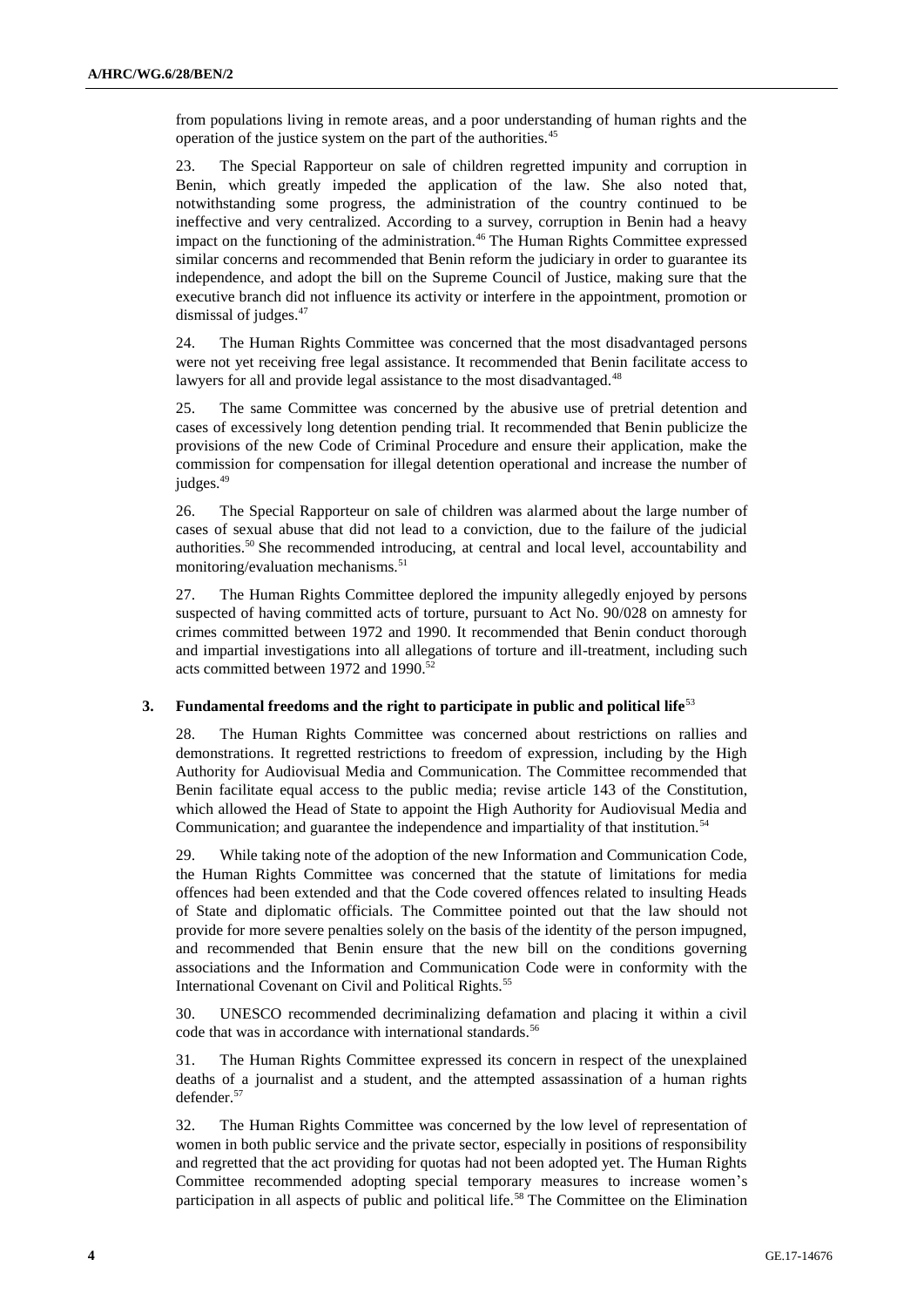of Discrimination against Women called upon Benin to expeditiously adopt the draft law establishing quotas for women in elected positions.<sup>59</sup>

### **4. Prohibition of all forms of slavery**<sup>60</sup>

33. The Special Rapporteur on sale of children was concerned that many children in Benin were victims of sale, trafficking and economic and sexual exploitation, and at the relative social tolerance towards those crimes and the impunity of the perpetrators. She also noted that the laws relating to the protection of children were ineffectively implemented due to difficulties of access for children to recourse mechanisms guaranteeing their protection and safety, as well as corruption and impunity.<sup>61</sup> She recommended adopting a cross-cutting approach centred on children's rights and which aimed to put in place an overarching strategic framework for comprehensive child protection.<sup>62</sup> She recommended strengthening the social responsibility of the private sector by developing public/private partnerships, in particular with the tourism and travel sector, Internet access providers, telecommunications companies, transport sector unions and the media; and encouraging all hotels, tour operators and transporters to sign the Code of Conduct in order to combat child sex tourism.<sup>63</sup>

34. The Committee on the Elimination of Discrimination against Women regretted the absence of a comprehensive strategy addressing prevention, protection, assistance and legal support for victims of trafficking. It recommended providing adequate assistance to victims, including refugee and asylum-seeking women, and to consider the establishment of a national mechanism to coordinate efforts to combat trafficking.<sup>64</sup>

35. The same Committee recommended expediting the adoption of the draft law on trafficking in persons, in line with international law.<sup>65</sup> The Human Rights Committee made similar recommendations.<sup>66</sup>

36. The Committee on the Elimination of Discrimination against Women also recommended providing training to the judiciary, law enforcement officials, the border police and social workers on the existing anti-trafficking provisions regarding children and on how to identify and deal with victims of trafficking.<sup>67</sup>

37. The Committee on the Rights of the Child was concerned about the prevalence of child labour among children under 14 years of age, including the worst forms of child labour.<sup>68</sup> According to a survey, about 34 per cent of children worked in Benin, and in Donga and Collines, 76.1 per cent and 70.2 per cent respectively.<sup>69</sup>

38. The Special Rapporteur on sale of children was concerned at the distortion of the traditional practice of *vidomégon* into forced labour. She had received information according to which 90 per cent of so-called *vidomégon* children\* did not go to school. They were employed at markets and in the street trade, in addition to performing unpaid domestic tasks. Young *vidomégon* girls, in addition to being exploited economically, were reportedly often victims of prostitution.<sup>70</sup> The Committee on the Rights of the Child recommended that Benin strengthen community-based mechanisms to prevent and combat economic exploitation of children, and consider raising the minimum age for admission to employment or work to 15 years.<sup>71</sup> The Committee on the Elimination of Discrimination against Women recommended that Benin regulate and monitor the working conditions of girls employed as *vidomégons*, through increased inspections and fines for employers, and that it integrate them into the educational system.<sup>72</sup>

### **5. Right to privacy and family life**

39. The Special Rapporteur on sale of children stressed the importance of establishing an independent oversight mechanism for adoptions, although the Family Code made provision for a strict adoption process.<sup>73</sup>

<sup>\*</sup> Children in the care of families traditionally responsible for looking after them, particularly in regard to their education.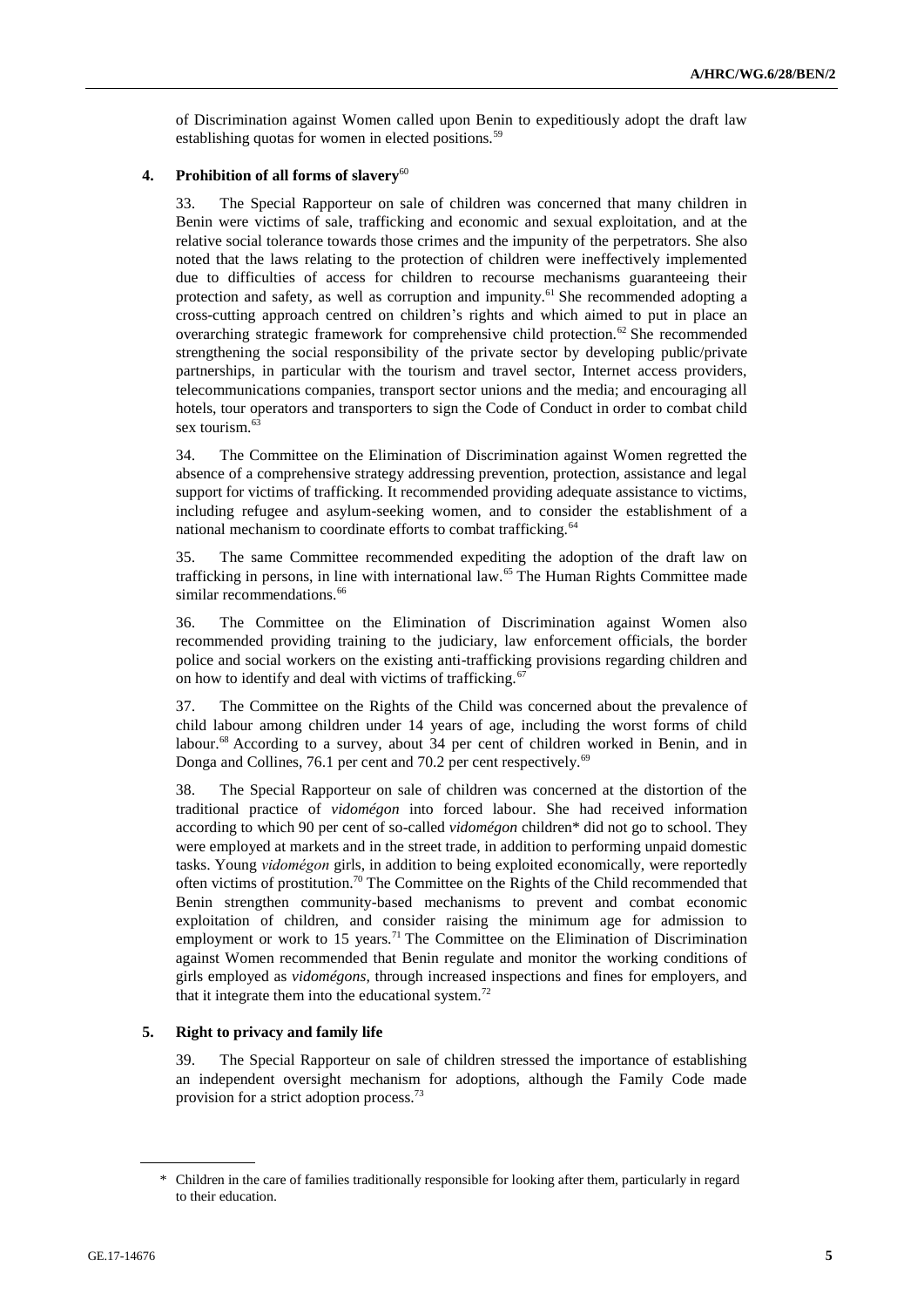## **C. Economic, social and cultural rights**

### **1. Right to work and to just and favourable conditions of work**

40. The Committee on the Elimination of Discrimination against Women was concerned about the absence of information on progress in the implementation of the National Policy for Employment (2011-2015). It recommended that Benin apply the principle of equal remuneration for work of equal value and the principle of equal opportunities at work, and address the wage gap between women and men.<sup>74</sup>

41. The Committee was concerned about the concentration of women in the informal sector. It recommended that Benin monitor and improve the working conditions of women by removing the obstacles that women faced in entering the labour force, implementing measures to promote reconciliation of family and work responsibilities of women and men and providing a regulatory framework for the informal sector.<sup>75</sup>

42. The Committee also recommended that Benin intensify technical and vocational training for women in traditionally male-dominated fields.<sup>76</sup>

### **2. Right to social security**

43. The Special Rapporteur on sale of children recommended providing social protection and support strategies for families facing hardship, through administrative and legal assistance, support and parental guidance. $^{77}$ 

### **3. Right to an adequate standard of living**<sup>78</sup>

44. In 2016, the United Nations Development Programme (UNDP) noted that in Benin, 64.2 per cent of the population was multidimensionally poor, while an additional 16.9 per cent was near multidimensional poverty. The breadth of deprivation in Benin was 53.3 per cent. The Special Rapporteur on sale of children noted that 44 per cent of children under 5 years of age lived in the poorest households.<sup>79</sup>

45. According to UNDP, although the Human Development Index value for Benin increased from 0.345 in 1990 to 0.485 in 2015, Benin was in the low human development category, at 167 out of 188 countries and territories.<sup>80</sup>

46. The Special Rapporteur on sale of children recommended adopting integrated local development plans to improve the living conditions and standards of vulnerable populations and provide vulnerable children and families with equitable access to social and protection services.<sup>81</sup>

### **4. Right to health**<sup>82</sup>

47. The Committee on the Rights of the Child was concerned that the infant, neonatal and maternal mortality rates remain very high and that 20 per cent of children under 5 years of age are underweight and 40 per cent suffer from moderate to severe stunting.<sup>83</sup>

48. The Committee on the Elimination of Discrimination against Women was concerned about the prevalence of malaria, and the insufficient number of health-care personnel, in particular midwives in rural areas.<sup>84</sup>

49. The Committee on the Rights of the Child recommended that Benin reduce infant and child mortality, focusing on prevention and treatment, improving nutrition and sanitary conditions, increasing access to drinking water, especially in the rural areas and in schools, and fighting against communicable diseases, malnutrition and malaria. It also recommended that Benin make the universal health insurance scheme operational.<sup>8</sup>

50. The same Committee recommended that Benin adopt a comprehensive sexual and reproductive health policy for adolescents and ensure that sexual and reproductive health education was part of the mandatory school curriculum and was targeted at adolescent girls and boys, with special attention to preventing early pregnancy and sexually transmitted infections.<sup>86</sup>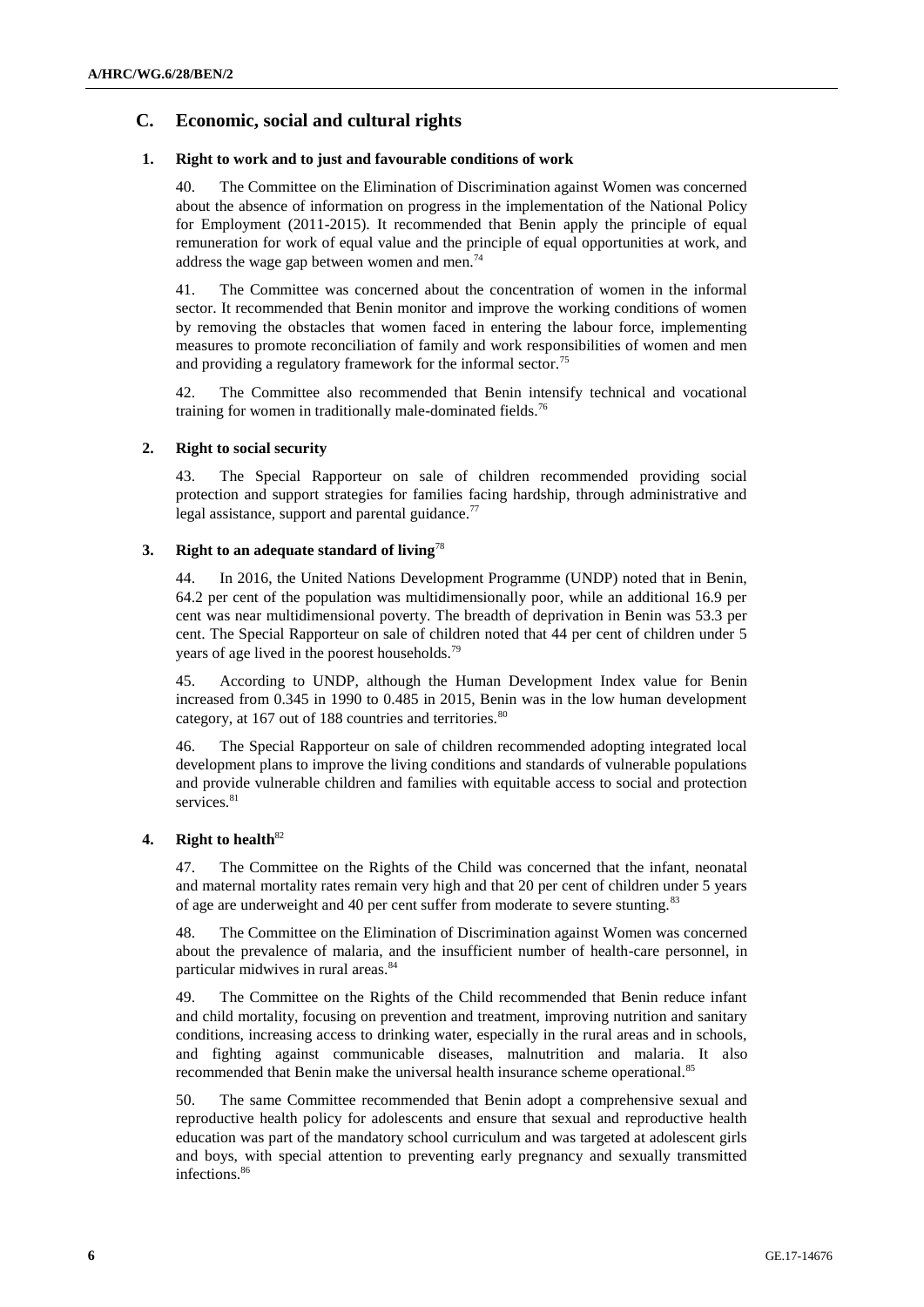51. The Committee on the Elimination of Discrimination against Women recommended that Benin adopt the implementing decree of Act No. 2005-31 (2006) on HIV/AIDS, and increase the provision of free antiretroviral treatment to all women and men living with  $HIV/AIDS.<sup>87</sup>$ 

### **5. Right to education**<sup>88</sup>

52. The Special Rapporteur on sale of children was concerned at the deficient quality of teaching, at the fact that only 30 per cent of children could read and write correctly by the end of primary school and that some children must walk miles to school, and at the considerable disparities between regions.<sup>89</sup>

53. UNESCO noted that, during its second universal periodic review, Benin had been encouraged to guarantee the accessibility and quality of education and to increase school enrolment rates, including through the adoption of education strategies.  $\frac{90}{100}$  These recommendations had been implemented in part through the adoption of the third stage of the 10-year plan for the education sector.<sup>91</sup> UNESCO noted that, in March 2016, Benin had received funding from the Global Partnership for Education for the development of an education sector plan for the period 2017-2025. Benin should draw up objectives for improving the quality of education and providing everyone with learning opportunities, without discrimination or exclusion.<sup>92</sup>

54. UNESCO also recalled that, during its second universal periodic review, Benin had accepted a recommendation that it should guarantee the provision of education free of charge. However, school fees had not been abolished completely and therefore constituted an obstacle to education for disadvantaged children. Guaranteeing truly free basic education remained a significant challenge for Benin.<sup>93</sup>

55. UNESCO noted that, according to the available data, the gender equality index in primary education had increased in Benin, rising from 0.53 to 0.85 between 2002 and 2014. However, major progress still needed to be made in order to ensure that the number of girls completing primary education was the same as the number of boys. Furthermore, greater disparities had been observed in secondary education, resulting from the social, economic and health barriers that had a significant impact on girls' ability to stay in school and study.<sup>94</sup>

56. UNESCO welcomed the decision taken by the Government in 2015 to exempt girls from fees for upper secondary education at State schools.<sup>95</sup> The Committee on the Elimination of Discrimination against Women recommended that Benin strengthen literacy programmes for women and girls, especially in rural areas.<sup>96</sup>

57. The Committee on the Rights of the Child recommended that Benin pay special attention to the socioeconomic and regional disparities in access to education, in particular by preventing children from economically disadvantaged households from being excluded, and that it ensure equal opportunities. It also recommended that Benin raise the number of qualified teachers, particularly female teachers.<sup>97</sup> The Committee on the Elimination of Discrimination against Women and the Human Rights Committee made similar recommendations.<sup>98</sup>

58. The Committee on the Elimination of Discrimination against Women recommended that Benin strengthen the educational infrastructure taking into account the gender-specific concerns of women and girls, including the availability of appropriate sanitary facilities.<sup>99</sup>

## **D. Rights of specific persons or groups**

### **1. Women**<sup>100</sup>

59. While welcoming legislative measures taken in 2012, the Committee on the Elimination of Discrimination against Women expressed concern that harmful practices, such as child and forced marriages, polygamy, female genital mutilation, widowhood practices, levirate and sororate, and purification rites for adulterous women, continued to be prevalent and go unpunished.<sup>101</sup>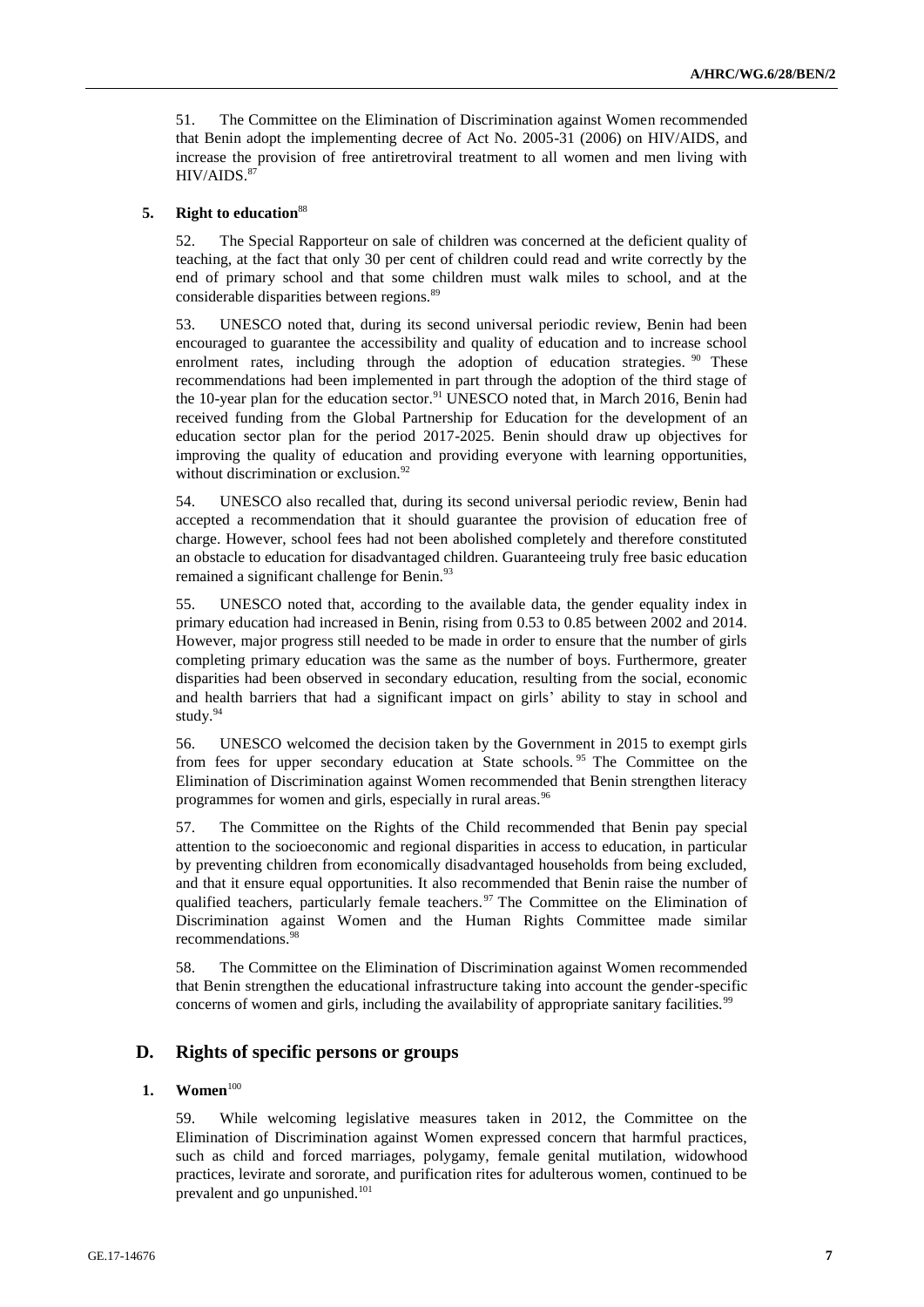60. The Committee on the Elimination of Discrimination against Women noted the efforts of Benin to disseminate legislation on the prevention and prohibition of violence against women. However, it was concerned at the alarming rates of both domestic and sexual violence against women, and that the vast majority of such cases remained underreported, owing to cultural taboos and to the reluctance of women, especially disadvantaged groups of women, to report violence.<sup>102</sup> It recommended stepping up efforts to disseminate information on the existence of new legal provisions, and ensuring that women were duly informed about the available legal remedies.<sup>103</sup> The Human Rights Committee recommended improving the services provided by the integrated support centres for victims of gender-based violence, and ensuring that cases of violence against women were investigated, perpetrators were prosecuted and victims were awarded reparation.<sup>104</sup>

61. The Committee on the Elimination of Discrimination against Women was concerned that female genital mutilation was often practised outside the territory of Benin, in neighbouring countries, to avoid prosecution. The Committee urged Benin to systematically train judges and law enforcement officers, establish mechanisms to facilitate victim identification and ensure effective regional and bilateral cooperation with neighbouring countries to ensure the prosecution and punishment of all acts of female genital mutilation.<sup>105</sup> The Committee on the Rights of the Child raised similar recommendations.<sup>106</sup>

62. The Human Rights Committee was concerned that women in Benin, especially in rural areas, continued to suffer discrimination. The Committee recommended ensuring that the legal provisions governing equality between men and women were effectively applied by publicizing the relevant laws among the general public and the judiciary.<sup>107</sup>

63. The Committee on the Elimination of Discrimination against Women remained concerned about the persistence of patriarchal attitudes and deep-rooted stereotypes regarding the roles and responsibilities of women and men in all spheres of life and the limited efforts to combat discrimination against women. The same Committee recommended conducting awareness-raising efforts targeting the general public and the media, and urgently completing the review of school textbooks.<sup>108</sup>

64. The Committee on the Elimination of Discrimination against Women recommended that Benin strengthen its initiatives aimed at encouraging the sustainable economic empowerment of women, in particular in rural areas, including through training on microenterprise development and management, and that it periodically monitor the impact of those initiatives. <sup>109</sup> The Committee also recommended the use of temporary special measures, in order to ensure that women participated in the decision-making process and management of resources.<sup>110</sup>

65. While welcoming the adoption of Act No. 2007-03 on rural land tenure, which guaranteed to women the right to inherit rural land, the Committee on the Elimination of Discrimination against Women was concerned that the customary practice of excluding women from inheriting agricultural land remained dominant in rural areas and that women continued to face practical difficulties in gaining access to both land and credit. The Committee recommended conducting awareness-raising activities targeting the general public in rural areas, including traditional leaders, to effectively implement the Land Code and to ensure that women had access to land and credit facilities on an equal basis with men.<sup>111</sup>

66. While welcoming the regulatory framework regarding birth registration, the Committee on the Elimination of Discrimination against Women was concerned that practical and bureaucratic obstacles continued to prevent women from registering births and obtaining birth certificates. It recommended facilitating access to birth registration services for all women, especially for poor and rural women, and considering establishing a monitoring mechanism to ensure the enforcement of its regulatory framework. <sup>112</sup> The Human Rights Committee and the Committee on the Rights of the Child made similar recommendations.<sup>113</sup>

## 2. **Children**<sup>114</sup>

67. The Special Rapporteur on sale of children expressed concern at rites of initiation, at excision and at the treatment of talibé children.<sup>115</sup> The Committee on the Rights of the Child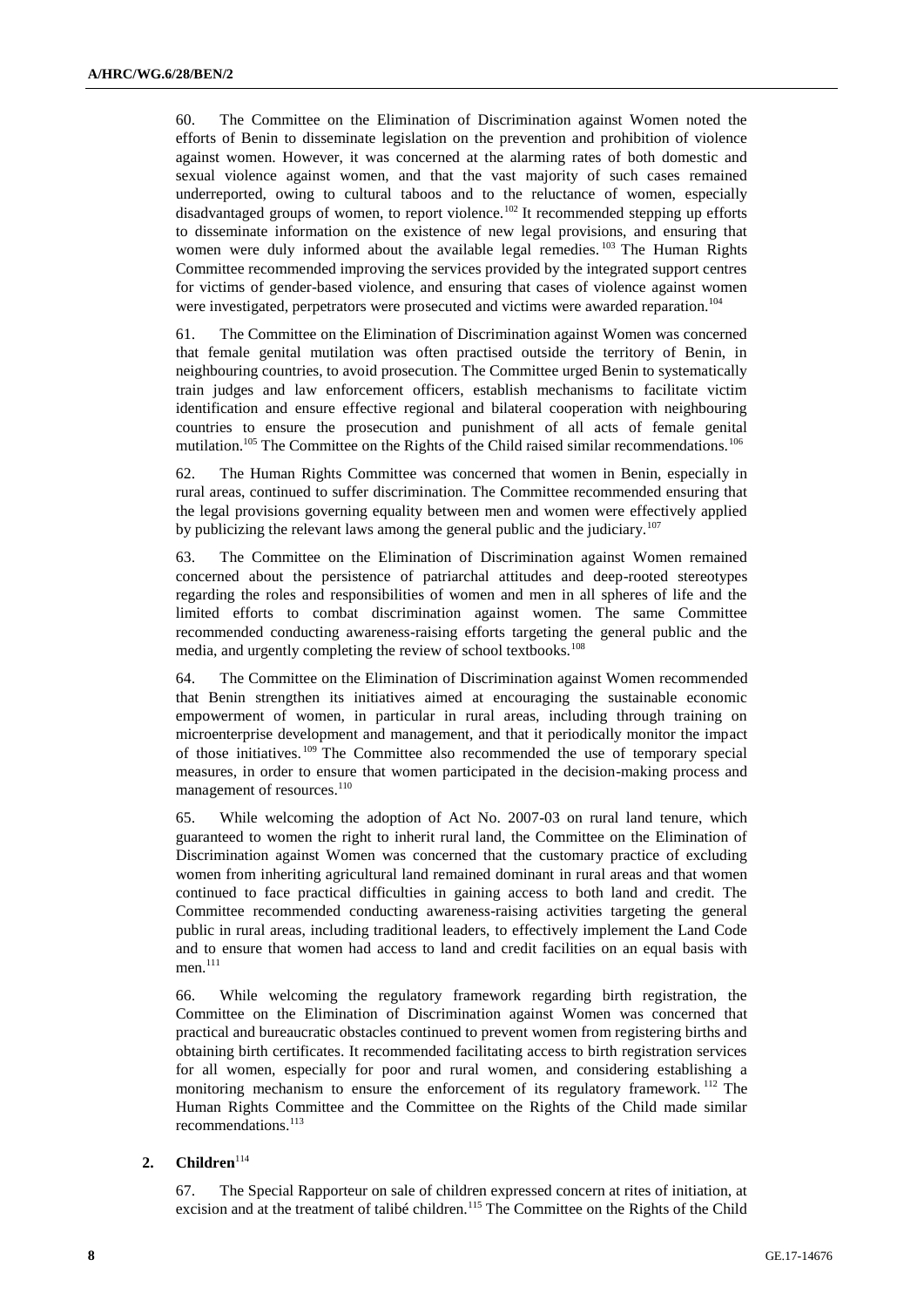was concerned by the absence of prosecutions or convictions of religious leaders and parents who sent children to beg in the streets.<sup>116</sup> The Committee was also concerned at the practice of sequestration of children, especially girls, in voodoo convents, because of family traditions and beliefs. It noted that such children were deprived of education, and were subjected to ill-treatment, including scarification rites and sexual abuse. $117$ 

68. The Committee on the Rights of the Child recommended that Benin investigate and prosecute persons responsible for harmful practices against children, and urgently remove children from environments where such practices took place.<sup>118</sup>

69. The same Committee recommended that Benin provide children in street situations with the necessary protection and accommodation, adequate health services, education and other social services, according to their needs.<sup>119</sup>

70. The same Committee, while welcoming the interministerial decree on a code of conduct with regard to sexual abuses in schools, was concerned at the gravity and extent of violence and abuse against children, notably within the family.<sup>120</sup> The Special Rapporteur on sale of children noted that more than 89 per cent of children had been victims of one form of violence at school.<sup>121</sup>

71. The Committee on the Rights of the Child recommended that Benin design policies and programmes to address ill-treatment and abuse of children, institute mandatory reporting procedures with regard to child abuse and conduct awareness campaigns in order to change attitudes and practices conducive to violence.<sup>122</sup> The Committee on the Rights of the Child also recommended working closely with traditional leaders and community-based organizations in that regard.<sup>123</sup>

72. The Special Rapporteur on sale of children recommended adopting a genuine comprehensive child protection strategy with local protection mechanisms readily accessible to all children.<sup>124</sup>

73. While noting with satisfaction the Children's Act, and the two pilot child-friendly courts established in the jurisdictions of Abomey-Calavi and Abomey, the Committee on the Rights of the Child was concerned about inhumane and degrading detention conditions for juveniles, especially in the Abomey-Calavi prison, at the insufficient number of juvenile judges and at the lack of alternative measures to deprivation of liberty.<sup>125</sup>

74. OHCHR noted some progress towards adoption of the Children's Code, and some efforts to ensure civil registration of children. It recommended the introduction of a national computerized system for birth registration and greater efforts to raise public awareness of the importance of birth registration and the obtaining of a birth certificate.<sup>126</sup>

### **3.** Persons with disabilities<sup>127</sup>

75. The Committee on the Rights of the Child was concerned about the social exclusion of children with disabilities from many spheres of society. The Committee urged Benin to develop inclusive education, ensure that children with disabilities had access to health care, and combat the stigmatization of and prejudice against children with disabilities.<sup>128</sup>

### *Notes*

- $1$  Tables containing information on the scope of international obligations and cooperation with international human rights mechanisms and bodies for Benin will be available at [www.ohchr.org/EN/HRBodies/UPR/Pages/BJIndex.aspx.](file:///C:/Users/Barrita/AppData/Local/Temp/notes688B0D/www.ohchr.org/EN/HRBodies/UPR/Pages/BJIndex.aspx)
- <sup>2</sup> For relevant recommendations, see A/HRC/22/9, paras. 107.1, 108.1-108.2, 108.21-108-28, 108.36 and 109.1-109.4.
- 3 See A/HRC/22/9, paras. 107.1 and 108.1.
- <sup>4</sup> See OHCHR Regional Office for West Africa submission to the universal periodic review of Benin, para. 10.

- 6 Ibid., paras. 36-37.
- $7$  Ibid., para. 5.

<sup>5</sup> Ibid., para. 2.

<sup>8</sup> For relevant recommendations, A/HRC/22/9, paras. 108.4-108.28 and 109.6-109.8.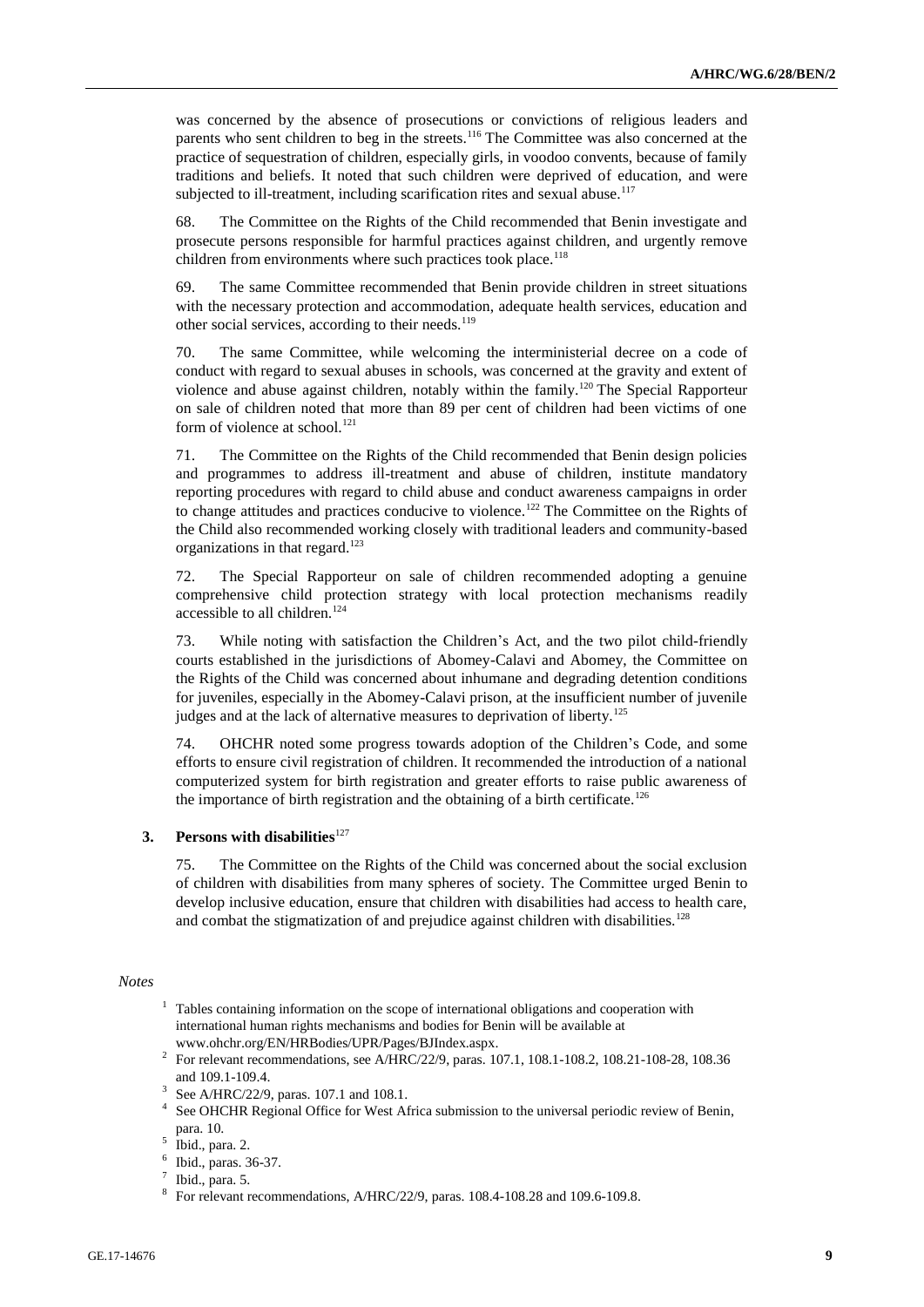- <sup>9</sup> See OHCHR Regional Office submission, paras. 13 and 16.
- <sup>10</sup> Ibid., para. 16.
- <sup>11</sup> See CCPR/C/BEN/CO/2, paras. 8-9.
- <sup>12</sup> See OHCHR Regional Office submission, para. 27.
- <sup>13</sup> See A/HRC/25/48/Add.3, para. 69.
- <sup>14</sup> Ibid., para. 104 (a).
- $15$  Ibid., para. 107 (b).
- <sup>16</sup> For relevant recommendations, see A/HRC/22/9, paras. 110.1-110.5.
- $17$  See CCPR/C/BEN/CO/2, para. 3 (e).
- <sup>18</sup> See CEDAW/C/BEN/CO/4, paras. 38-39.
- <sup>19</sup> Ibid., paras. 24-25.
- <sup>20</sup> See CRC/C/BEN/CO/3-5, paras. 32-33.
- <sup>21</sup> UNHCR, *UNHCR Global Report 2014: Ending Statelessness*, p. 85.
- <sup>22</sup> For relevant recommendations, see A/HRC/22/9, paras.  $108.32$ -108.34 and  $108.37$ -108.39.
- <sup>23</sup> See CCPR/C/BEN/CO/2, paras. 18-19.
- <sup>24</sup> See OHCHR Regional Office submission, para. 14. For the relevant recommendation, see A/HRC/22/9, para. 108.32.
- <sup>25</sup> See OHCHR Regional Office submission, para. 14.
- <sup>26</sup> Ibid., para. 33.
- <sup>27</sup> Ibid., para. 33.
- <sup>28</sup> See CCPR/C/BEN/CO/2, paras. 20-21.
- See CRC/C/BEN/CO/3-5, paras. 35 and 43.
- <sup>30</sup> See OHCHR Regional Office submission, para. 31.
- <sup>31</sup> See A/HRC/25/48/Add.3, para. 13.
- <sup>32</sup> See CCPR/C/BEN/CO/2, para. 22.
- <sup>33</sup> For the relevant recommendation, see A/HRC/22/9, para. 108.10.
- $34$  See OHCHR Regional Office submission, para. 15. For the relevant recommendations, see A/HRC/22/9, paras. 108.11-108.16.
- <sup>35</sup> See CCPR/C/BEN/CO/2, paras. 22-23.
- $\frac{36}{37}$  Ibid., para. 27.
- See OHCHR Regional Office submission, para. 20.
- <sup>38</sup> Ibid., para. 19.
- <sup>39</sup> See CCPR/C/BEN/CO/2, para. 27.
- $^{40}$  Ibid.
- <sup>41</sup> See CEDAW/C/BEN/CO/4, para. 37.
- <sup>42</sup> For relevant recommendations, see A/HRC/22/9, paras. 108.33, 108.78, 108.80 and 108.78-108.80.
- <sup>43</sup> For the relevant recommendations, see A/HRC/22/9, paras. 108.78-108.79.
- <sup>44</sup> See OHCHR Regional Office submission, para. 20.
- <sup>45</sup> Ibid., para. 23.
- <sup>46</sup> See A/HRC/25/48/Add.3, para. 8.
- <sup>47</sup> See CCPR/C/BEN/CO/2, paras. 28-29.
- <sup>48</sup> Ibid., paras. 30-31.
- <sup>49</sup> Ibid., paras. 24-25.
- <sup>50</sup> See A/HRC/25/48/Add.3, para. 52.
- $^{51}$  Ibid., para. 100 (b).<br> $^{52}$  See CCDP/C/PEN/
- See CCPR/C/BEN/CO/2, paras. 22-23.
- <sup>53</sup> For relevant recommendations, see A/HRC/22/9, para. 108.81.
- $^{54}$  See CCPR/C/BEN/CO/2, paras. 32-33.
- $rac{55}{56}$  Ibid.
- <sup>56</sup> See UNESCO submission to the universal periodic review of Benin, para. 20.<br><sup>57</sup> See CCDD/C/DEM/CO/2 serves 19, 19.
- $^{57}$  See CCPR/C/BEN/CO/2, paras. 18-19.
- $^{58}$  Ibid., paras. 10-11.
- See CEDAW/C/BEN/CO/4, paras. 22-23.
- <sup>60</sup> For relevant recommendations, see A/HRC/22/9, paras. 108.69-108.77.
- See A/HRC/25/48/Add.3, paras. 93-94.
- <sup>62</sup> Ibid., para. 98.
- <sup>63</sup> Ibid., para. 106.
- $^{64}$  See CEDAW/C/BEN/CO/4, paras. 20-21.
- $\begin{array}{c} 65 \\ 66 \end{array}$  Ibid.
- <sup>66</sup> See CCPR/C/BEN/CO/2, paras. 14-15.<br><sup>67</sup> See CED AW/C/BEN/CO/4, paras. 20.
- <sup>67</sup> See CEDAW/C/BEN/CO/4, paras. 20-21.
- See CRC/C/BEN/CO/3-5, para. 62.
- <sup>69</sup> See A/HRC/25/48/Add.3, para. 34.